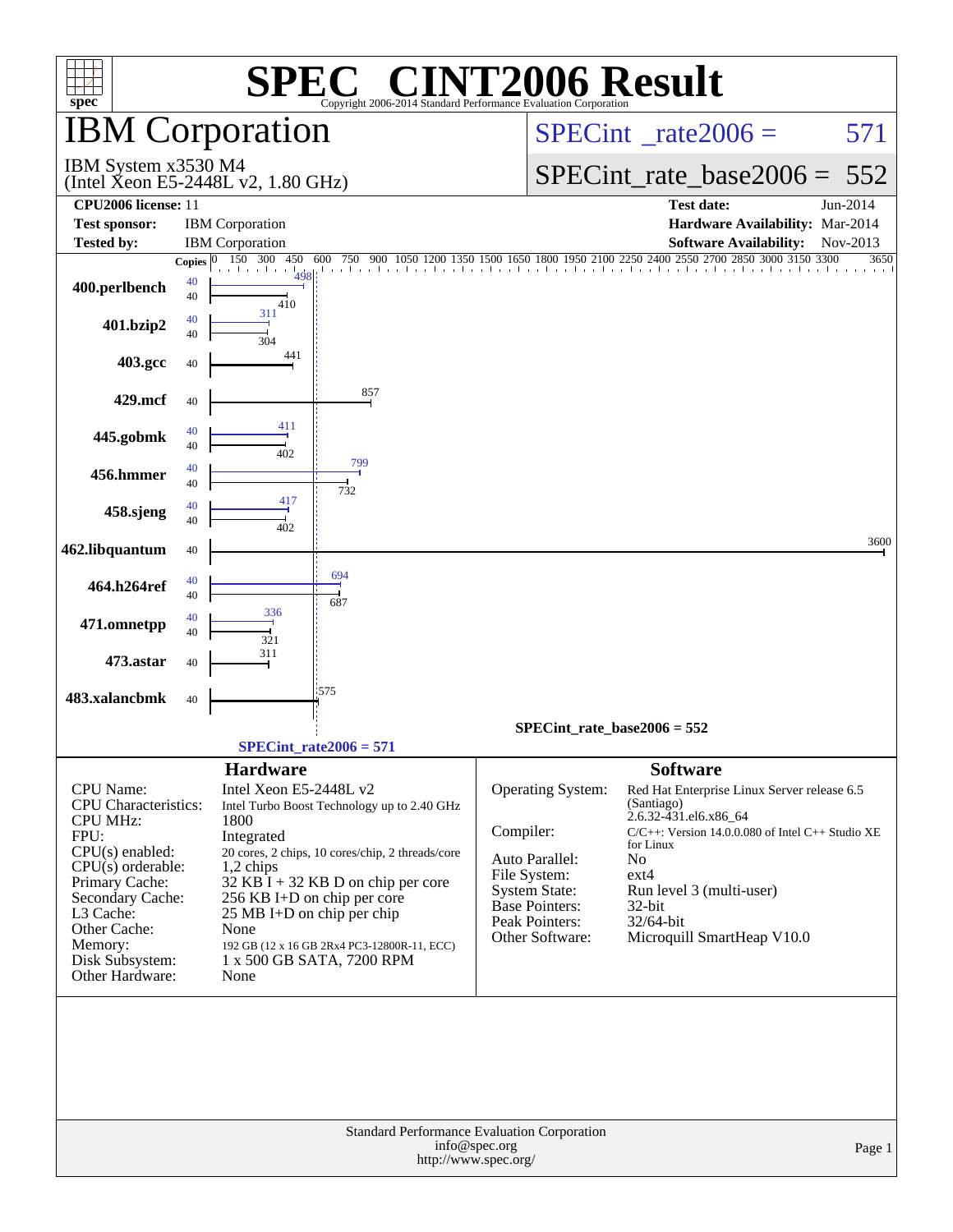

# **IBM** Corporation

# SPECint rate $2006 = 571$

#### IBM System x3530 M4

(Intel Xeon E5-2448L v2, 1.80 GHz)

[SPECint\\_rate\\_base2006 =](http://www.spec.org/auto/cpu2006/Docs/result-fields.html#SPECintratebase2006) 552

**[CPU2006 license:](http://www.spec.org/auto/cpu2006/Docs/result-fields.html#CPU2006license)** 11 **[Test date:](http://www.spec.org/auto/cpu2006/Docs/result-fields.html#Testdate)** Jun-2014 **[Test sponsor:](http://www.spec.org/auto/cpu2006/Docs/result-fields.html#Testsponsor)** IBM Corporation **[Hardware Availability:](http://www.spec.org/auto/cpu2006/Docs/result-fields.html#HardwareAvailability)** Mar-2014 **[Tested by:](http://www.spec.org/auto/cpu2006/Docs/result-fields.html#Testedby)** IBM Corporation **[Software Availability:](http://www.spec.org/auto/cpu2006/Docs/result-fields.html#SoftwareAvailability)** Nov-2013

#### **[Results Table](http://www.spec.org/auto/cpu2006/Docs/result-fields.html#ResultsTable)**

|                                                                                                          | <b>Base</b>   |                |              |                |       |                |       | <b>Peak</b>   |                |              |                |              |                |              |
|----------------------------------------------------------------------------------------------------------|---------------|----------------|--------------|----------------|-------|----------------|-------|---------------|----------------|--------------|----------------|--------------|----------------|--------------|
| <b>Benchmark</b>                                                                                         | <b>Copies</b> | <b>Seconds</b> | <b>Ratio</b> | <b>Seconds</b> | Ratio | <b>Seconds</b> | Ratio | <b>Copies</b> | <b>Seconds</b> | <b>Ratio</b> | <b>Seconds</b> | <b>Ratio</b> | <b>Seconds</b> | <b>Ratio</b> |
| 400.perlbench                                                                                            | 40            | 952            | 411          | 954            | 410   | 955            | 409   | 40            | 785            | 498          | 785            | 498          | 785            | <u>498</u>   |
| 401.bzip2                                                                                                | 40            | 1268           | 304          | 1268           | 304   | 1267           | 305   | 40            | 1241           | 311          | 1238           | 312          | 1241           | 311          |
| $403.\mathrm{gcc}$                                                                                       | 40            | 729            | 442          | 730            | 441   | 729            | 441   | 40            | 729            | 442          | 730            | 441          | 729            | 441          |
| $429$ .mcf                                                                                               | 40            | 426            | 857          | 426            | 857   | 425            | 859   | 40            | 426            | 857          | 426            | 857          | 425            | 859          |
| $445$ .gobmk                                                                                             | 40            | 1046           | 401          | 1043           | 402   | 1043           | 402l  | 40            | 1021           | 411          | 1022           | 411          | 1017           | 413          |
| 456.hmmer                                                                                                | 40            | 510            | 732          | 510            | 732   | 509            | 734   | 40            | 467            | 799          | 467            | 799          | 468            | 798          |
| $458$ .sjeng                                                                                             | 40            | 1204           | 402          | 1201           | 403   | 1204           | 402   | 40            | 1165           | 416          | 1159           | 418          | 1162           | 417          |
| 462.libquantum                                                                                           | 40            | 230            | 3600         | 230            | 3600  | 230            | 3610  | 40            | 230            | 3600         | 230            | 3600         | 230            | 3610         |
| 464.h264ref                                                                                              | 40            | 1288           | 687          | 1289           | 687   | 1283           | 690l  | 40            | 1275           | 694          | 1276           | 694          | 1273           | 695          |
| 471.omnetpp                                                                                              | 40            | 784            | 319          | 779            | 321   | 778            | 321   | 40            | 746            | 335          | 744            | 336          | 742            | 337          |
| $473$ . astar                                                                                            | 40            | 903            | 311          | 903            | 311   | 902            | 311   | 40            | 903            | 311          | 903            | 311          | 902            | 311          |
| 483.xalancbmk                                                                                            | 40            | 480            | 575          | 480            | 576   | 480            | 575   | 40            | 480            | 575          | 480            | 576          | 480            | 575          |
| Results appear in the order in which they were run. Bold underlined text indicates a median measurement. |               |                |              |                |       |                |       |               |                |              |                |              |                |              |

#### **[Submit Notes](http://www.spec.org/auto/cpu2006/Docs/result-fields.html#SubmitNotes)**

 The numactl mechanism was used to bind copies to processors. The config file option 'submit' was used to generate numactl commands to bind each copy to a specific processor. For details, please see the config file.

#### **[Operating System Notes](http://www.spec.org/auto/cpu2006/Docs/result-fields.html#OperatingSystemNotes)**

 Stack size set to unlimited using "ulimit -s unlimited" Zone reclaim mode enabled with: echo 1 > /proc/sys/vm/zone\_reclaim\_mode Intel Idle Driver disabled with the following Linux kernel parameter in /etc/grub.conf: intel\_idle.max\_cstate=0

#### **[Platform Notes](http://www.spec.org/auto/cpu2006/Docs/result-fields.html#PlatformNotes)**

 BIOS setting: Operating Mode set to Maximum Performance Sysinfo program /home/SPECcpu-20140116-ic14.0/config/sysinfo.rev6818 \$Rev: 6818 \$ \$Date:: 2012-07-17 #\$ e86d102572650a6e4d596a3cee98f191 running on x3530M4 Fri Jun 27 00:19:42 2014

 This section contains SUT (System Under Test) info as seen by some common utilities. To remove or add to this section, see: <http://www.spec.org/cpu2006/Docs/config.html#sysinfo>

 From /proc/cpuinfo model name : Intel(R) Xeon(R) CPU E5-2448L v2 @ 1.80GHz 2 "physical id"s (chips) Continued on next page

> Standard Performance Evaluation Corporation [info@spec.org](mailto:info@spec.org) <http://www.spec.org/>

Page 2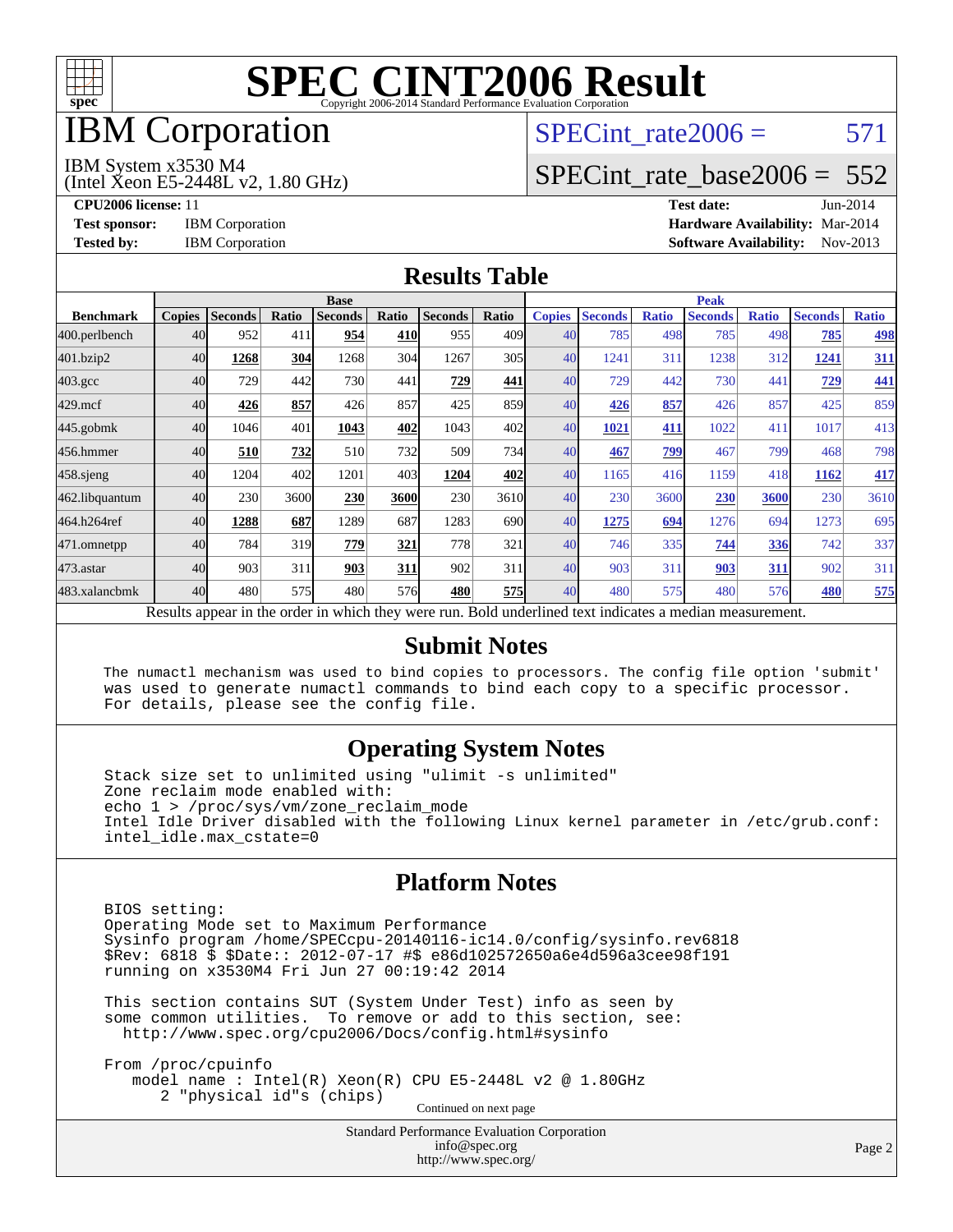

IBM Corporation

SPECint rate $2006 = 571$ 

(Intel Xeon E5-2448L v2, 1.80 GHz) IBM System x3530 M4

[SPECint\\_rate\\_base2006 =](http://www.spec.org/auto/cpu2006/Docs/result-fields.html#SPECintratebase2006)  $552$ 

**[CPU2006 license:](http://www.spec.org/auto/cpu2006/Docs/result-fields.html#CPU2006license)** 11 **[Test date:](http://www.spec.org/auto/cpu2006/Docs/result-fields.html#Testdate)** Jun-2014 **[Test sponsor:](http://www.spec.org/auto/cpu2006/Docs/result-fields.html#Testsponsor)** IBM Corporation **[Hardware Availability:](http://www.spec.org/auto/cpu2006/Docs/result-fields.html#HardwareAvailability)** Mar-2014 **[Tested by:](http://www.spec.org/auto/cpu2006/Docs/result-fields.html#Testedby)** IBM Corporation **[Software Availability:](http://www.spec.org/auto/cpu2006/Docs/result-fields.html#SoftwareAvailability)** Nov-2013

#### **[Platform Notes \(Continued\)](http://www.spec.org/auto/cpu2006/Docs/result-fields.html#PlatformNotes)**

 40 "processors" cores, siblings (Caution: counting these is hw and system dependent. The following excerpts from /proc/cpuinfo might not be reliable. Use with caution.) cpu cores : 10 siblings : 20 physical 0: cores 0 1 2 3 4 8 9 10 11 12 physical 1: cores 0 1 2 3 4 8 9 10 11 12 cache size : 25600 KB From /proc/meminfo MemTotal: 198315868 kB HugePages\_Total: 0<br>Hugepagesize: 2048 kB Hugepagesize: /usr/bin/lsb\_release -d Red Hat Enterprise Linux Server release 6.5 (Santiago) From /etc/\*release\* /etc/\*version\* redhat-release: Red Hat Enterprise Linux Server release 6.5 (Santiago) system-release: Red Hat Enterprise Linux Server release 6.5 (Santiago) system-release-cpe: cpe:/o:redhat:enterprise\_linux:6server:ga:server uname -a: Linux x3530M4 2.6.32-431.el6.x86\_64 #1 SMP Sun Nov 10 22:19:54 EST 2013 x86\_64 x86\_64 x86\_64 GNU/Linux run-level 3 Jun 25 17:51 SPEC is set to: /home/SPECcpu-20140116-ic14.0 Filesystem Type Size Used Avail Use% Mounted on<br>
/dev/mapper/vg\_x3530m4-lv\_home ext4 404G 16G 368G 4% /home  $/$ dev/mapper/vg\_x3530m4-lv\_home ext4 Additional information from dmidecode: BIOS IBM -[BEE136CUS-1.60]- 01/23/2014 Memory: 12x Samsung M393B2G70QH0-YK0 16 GB 1600 MHz 2 rank (End of data from sysinfo program)

#### **[General Notes](http://www.spec.org/auto/cpu2006/Docs/result-fields.html#GeneralNotes)**

Standard Performance Evaluation Corporation Environment variables set by runspec before the start of the run: LD\_LIBRARY\_PATH = "/home/SPECcpu-20140116-ic14.0/libs/32:/home/SPECcpu-20140116-ic14.0/libs/64:/home/SPECcpu-20140116-ic14.0/sh" Binaries compiled on a system with 1x Core i7-860 CPU + 8GB memory using RedHat EL 6.4 Transparent Huge Pages enabled with: echo always > /sys/kernel/mm/redhat\_transparent\_hugepage/enabled Filesystem page cache cleared with: echo 1> /proc/sys/vm/drop\_caches Continued on next page

[info@spec.org](mailto:info@spec.org) <http://www.spec.org/>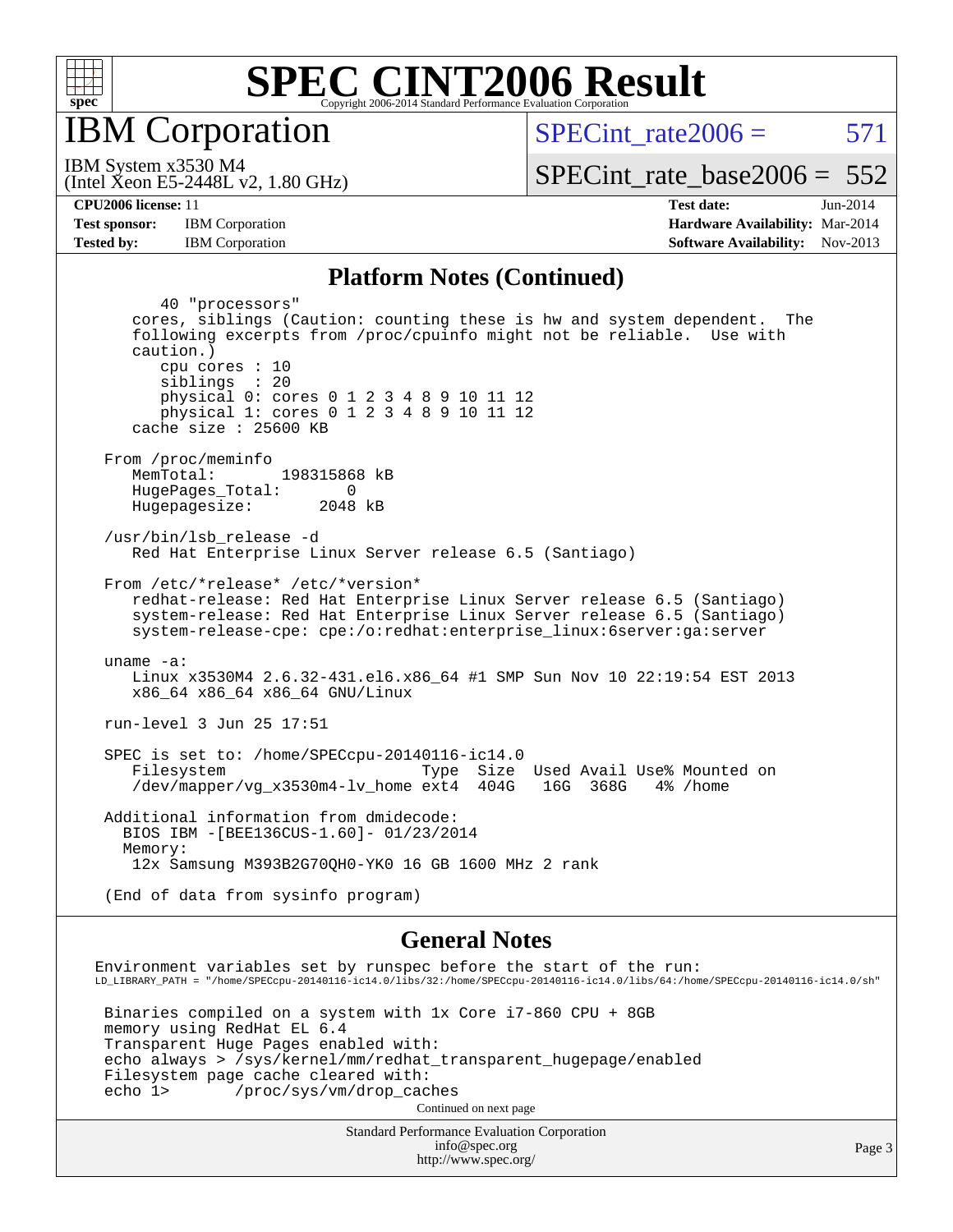

# IBM Corporation

SPECint rate $2006 = 571$ 

(Intel Xeon E5-2448L v2, 1.80 GHz) IBM System x3530 M4

[SPECint\\_rate\\_base2006 =](http://www.spec.org/auto/cpu2006/Docs/result-fields.html#SPECintratebase2006) 552

**[Test sponsor:](http://www.spec.org/auto/cpu2006/Docs/result-fields.html#Testsponsor)** IBM Corporation **[Hardware Availability:](http://www.spec.org/auto/cpu2006/Docs/result-fields.html#HardwareAvailability)** Mar-2014

**[CPU2006 license:](http://www.spec.org/auto/cpu2006/Docs/result-fields.html#CPU2006license)** 11 **[Test date:](http://www.spec.org/auto/cpu2006/Docs/result-fields.html#Testdate)** Jun-2014 **[Tested by:](http://www.spec.org/auto/cpu2006/Docs/result-fields.html#Testedby)** IBM Corporation **IBM** Corporation **[Software Availability:](http://www.spec.org/auto/cpu2006/Docs/result-fields.html#SoftwareAvailability)** Nov-2013

#### **[General Notes \(Continued\)](http://www.spec.org/auto/cpu2006/Docs/result-fields.html#GeneralNotes)**

 runspec command invoked through numactl i.e.: numactl --interleave=all runspec <etc>

### **[Base Compiler Invocation](http://www.spec.org/auto/cpu2006/Docs/result-fields.html#BaseCompilerInvocation)**

[C benchmarks](http://www.spec.org/auto/cpu2006/Docs/result-fields.html#Cbenchmarks):  $inc -m32$ 

[C++ benchmarks:](http://www.spec.org/auto/cpu2006/Docs/result-fields.html#CXXbenchmarks) [icpc -m32](http://www.spec.org/cpu2006/results/res2014q3/cpu2006-20140702-30288.flags.html#user_CXXbase_intel_icpc_4e5a5ef1a53fd332b3c49e69c3330699)

**[Base Portability Flags](http://www.spec.org/auto/cpu2006/Docs/result-fields.html#BasePortabilityFlags)**

 400.perlbench: [-DSPEC\\_CPU\\_LINUX\\_IA32](http://www.spec.org/cpu2006/results/res2014q3/cpu2006-20140702-30288.flags.html#b400.perlbench_baseCPORTABILITY_DSPEC_CPU_LINUX_IA32) 462.libquantum: [-DSPEC\\_CPU\\_LINUX](http://www.spec.org/cpu2006/results/res2014q3/cpu2006-20140702-30288.flags.html#b462.libquantum_baseCPORTABILITY_DSPEC_CPU_LINUX) 483.xalancbmk: [-DSPEC\\_CPU\\_LINUX](http://www.spec.org/cpu2006/results/res2014q3/cpu2006-20140702-30288.flags.html#b483.xalancbmk_baseCXXPORTABILITY_DSPEC_CPU_LINUX)

### **[Base Optimization Flags](http://www.spec.org/auto/cpu2006/Docs/result-fields.html#BaseOptimizationFlags)**

[C benchmarks](http://www.spec.org/auto/cpu2006/Docs/result-fields.html#Cbenchmarks):

[-xSSE4.2](http://www.spec.org/cpu2006/results/res2014q3/cpu2006-20140702-30288.flags.html#user_CCbase_f-xSSE42_f91528193cf0b216347adb8b939d4107) [-ipo](http://www.spec.org/cpu2006/results/res2014q3/cpu2006-20140702-30288.flags.html#user_CCbase_f-ipo) [-O3](http://www.spec.org/cpu2006/results/res2014q3/cpu2006-20140702-30288.flags.html#user_CCbase_f-O3) [-no-prec-div](http://www.spec.org/cpu2006/results/res2014q3/cpu2006-20140702-30288.flags.html#user_CCbase_f-no-prec-div) [-opt-prefetch](http://www.spec.org/cpu2006/results/res2014q3/cpu2006-20140702-30288.flags.html#user_CCbase_f-opt-prefetch) [-opt-mem-layout-trans=3](http://www.spec.org/cpu2006/results/res2014q3/cpu2006-20140702-30288.flags.html#user_CCbase_f-opt-mem-layout-trans_a7b82ad4bd7abf52556d4961a2ae94d5)

[C++ benchmarks:](http://www.spec.org/auto/cpu2006/Docs/result-fields.html#CXXbenchmarks)

[-xSSE4.2](http://www.spec.org/cpu2006/results/res2014q3/cpu2006-20140702-30288.flags.html#user_CXXbase_f-xSSE42_f91528193cf0b216347adb8b939d4107) [-ipo](http://www.spec.org/cpu2006/results/res2014q3/cpu2006-20140702-30288.flags.html#user_CXXbase_f-ipo) [-O3](http://www.spec.org/cpu2006/results/res2014q3/cpu2006-20140702-30288.flags.html#user_CXXbase_f-O3) [-no-prec-div](http://www.spec.org/cpu2006/results/res2014q3/cpu2006-20140702-30288.flags.html#user_CXXbase_f-no-prec-div) [-opt-prefetch](http://www.spec.org/cpu2006/results/res2014q3/cpu2006-20140702-30288.flags.html#user_CXXbase_f-opt-prefetch) [-opt-mem-layout-trans=3](http://www.spec.org/cpu2006/results/res2014q3/cpu2006-20140702-30288.flags.html#user_CXXbase_f-opt-mem-layout-trans_a7b82ad4bd7abf52556d4961a2ae94d5) [-Wl,-z,muldefs](http://www.spec.org/cpu2006/results/res2014q3/cpu2006-20140702-30288.flags.html#user_CXXbase_link_force_multiple1_74079c344b956b9658436fd1b6dd3a8a) [-L/sh -lsmartheap](http://www.spec.org/cpu2006/results/res2014q3/cpu2006-20140702-30288.flags.html#user_CXXbase_SmartHeap_32f6c82aa1ed9c52345d30cf6e4a0499)

### **[Base Other Flags](http://www.spec.org/auto/cpu2006/Docs/result-fields.html#BaseOtherFlags)**

[C benchmarks](http://www.spec.org/auto/cpu2006/Docs/result-fields.html#Cbenchmarks):

403.gcc: [-Dalloca=\\_alloca](http://www.spec.org/cpu2006/results/res2014q3/cpu2006-20140702-30288.flags.html#b403.gcc_baseEXTRA_CFLAGS_Dalloca_be3056838c12de2578596ca5467af7f3)

## **[Peak Compiler Invocation](http://www.spec.org/auto/cpu2006/Docs/result-fields.html#PeakCompilerInvocation)**

[C benchmarks \(except as noted below\)](http://www.spec.org/auto/cpu2006/Docs/result-fields.html#Cbenchmarksexceptasnotedbelow):

[icc -m32](http://www.spec.org/cpu2006/results/res2014q3/cpu2006-20140702-30288.flags.html#user_CCpeak_intel_icc_5ff4a39e364c98233615fdd38438c6f2)

400.perlbench: [icc -m64](http://www.spec.org/cpu2006/results/res2014q3/cpu2006-20140702-30288.flags.html#user_peakCCLD400_perlbench_intel_icc_64bit_bda6cc9af1fdbb0edc3795bac97ada53)

401.bzip2: [icc -m64](http://www.spec.org/cpu2006/results/res2014q3/cpu2006-20140702-30288.flags.html#user_peakCCLD401_bzip2_intel_icc_64bit_bda6cc9af1fdbb0edc3795bac97ada53)

Continued on next page

Standard Performance Evaluation Corporation [info@spec.org](mailto:info@spec.org) <http://www.spec.org/>

Page 4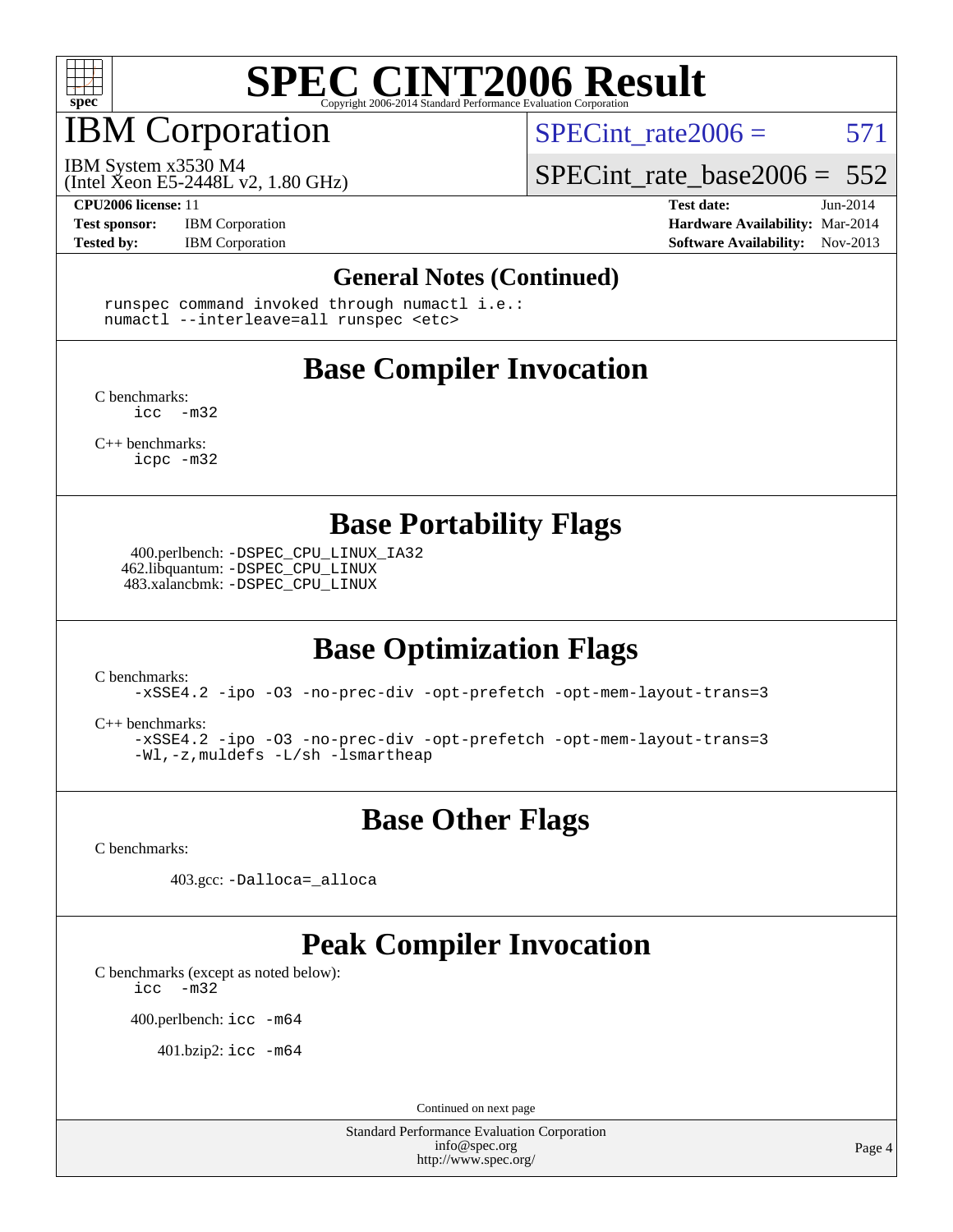

IBM Corporation

SPECint rate $2006 = 571$ 

(Intel Xeon E5-2448L v2, 1.80 GHz) IBM System x3530 M4

SPECint rate base  $2006 = 552$ 

**[CPU2006 license:](http://www.spec.org/auto/cpu2006/Docs/result-fields.html#CPU2006license)** 11 **[Test date:](http://www.spec.org/auto/cpu2006/Docs/result-fields.html#Testdate)** Jun-2014 **[Test sponsor:](http://www.spec.org/auto/cpu2006/Docs/result-fields.html#Testsponsor)** IBM Corporation **[Hardware Availability:](http://www.spec.org/auto/cpu2006/Docs/result-fields.html#HardwareAvailability)** Mar-2014 **[Tested by:](http://www.spec.org/auto/cpu2006/Docs/result-fields.html#Testedby)** IBM Corporation **IBM** Corporation **[Software Availability:](http://www.spec.org/auto/cpu2006/Docs/result-fields.html#SoftwareAvailability)** Nov-2013

## **[Peak Compiler Invocation \(Continued\)](http://www.spec.org/auto/cpu2006/Docs/result-fields.html#PeakCompilerInvocation)**

456.hmmer: [icc -m64](http://www.spec.org/cpu2006/results/res2014q3/cpu2006-20140702-30288.flags.html#user_peakCCLD456_hmmer_intel_icc_64bit_bda6cc9af1fdbb0edc3795bac97ada53)

458.sjeng: [icc -m64](http://www.spec.org/cpu2006/results/res2014q3/cpu2006-20140702-30288.flags.html#user_peakCCLD458_sjeng_intel_icc_64bit_bda6cc9af1fdbb0edc3795bac97ada53)

[C++ benchmarks:](http://www.spec.org/auto/cpu2006/Docs/result-fields.html#CXXbenchmarks)

[icpc -m32](http://www.spec.org/cpu2006/results/res2014q3/cpu2006-20140702-30288.flags.html#user_CXXpeak_intel_icpc_4e5a5ef1a53fd332b3c49e69c3330699)

**[Peak Portability Flags](http://www.spec.org/auto/cpu2006/Docs/result-fields.html#PeakPortabilityFlags)**

 400.perlbench: [-DSPEC\\_CPU\\_LP64](http://www.spec.org/cpu2006/results/res2014q3/cpu2006-20140702-30288.flags.html#b400.perlbench_peakCPORTABILITY_DSPEC_CPU_LP64) [-DSPEC\\_CPU\\_LINUX\\_X64](http://www.spec.org/cpu2006/results/res2014q3/cpu2006-20140702-30288.flags.html#b400.perlbench_peakCPORTABILITY_DSPEC_CPU_LINUX_X64) 401.bzip2: [-DSPEC\\_CPU\\_LP64](http://www.spec.org/cpu2006/results/res2014q3/cpu2006-20140702-30288.flags.html#suite_peakCPORTABILITY401_bzip2_DSPEC_CPU_LP64) 456.hmmer: [-DSPEC\\_CPU\\_LP64](http://www.spec.org/cpu2006/results/res2014q3/cpu2006-20140702-30288.flags.html#suite_peakCPORTABILITY456_hmmer_DSPEC_CPU_LP64) 458.sjeng: [-DSPEC\\_CPU\\_LP64](http://www.spec.org/cpu2006/results/res2014q3/cpu2006-20140702-30288.flags.html#suite_peakCPORTABILITY458_sjeng_DSPEC_CPU_LP64) 462.libquantum: [-DSPEC\\_CPU\\_LINUX](http://www.spec.org/cpu2006/results/res2014q3/cpu2006-20140702-30288.flags.html#b462.libquantum_peakCPORTABILITY_DSPEC_CPU_LINUX) 483.xalancbmk: [-DSPEC\\_CPU\\_LINUX](http://www.spec.org/cpu2006/results/res2014q3/cpu2006-20140702-30288.flags.html#b483.xalancbmk_peakCXXPORTABILITY_DSPEC_CPU_LINUX)

### **[Peak Optimization Flags](http://www.spec.org/auto/cpu2006/Docs/result-fields.html#PeakOptimizationFlags)**

[C benchmarks](http://www.spec.org/auto/cpu2006/Docs/result-fields.html#Cbenchmarks):

Standard Performance Evaluation Corporation 400.perlbench: [-xSSE4.2](http://www.spec.org/cpu2006/results/res2014q3/cpu2006-20140702-30288.flags.html#user_peakPASS2_CFLAGSPASS2_LDCFLAGS400_perlbench_f-xSSE42_f91528193cf0b216347adb8b939d4107)(pass 2) [-prof-gen](http://www.spec.org/cpu2006/results/res2014q3/cpu2006-20140702-30288.flags.html#user_peakPASS1_CFLAGSPASS1_LDCFLAGS400_perlbench_prof_gen_e43856698f6ca7b7e442dfd80e94a8fc)(pass 1) [-ipo](http://www.spec.org/cpu2006/results/res2014q3/cpu2006-20140702-30288.flags.html#user_peakPASS2_CFLAGSPASS2_LDCFLAGS400_perlbench_f-ipo)(pass 2) [-O3](http://www.spec.org/cpu2006/results/res2014q3/cpu2006-20140702-30288.flags.html#user_peakPASS2_CFLAGSPASS2_LDCFLAGS400_perlbench_f-O3)(pass 2) [-no-prec-div](http://www.spec.org/cpu2006/results/res2014q3/cpu2006-20140702-30288.flags.html#user_peakPASS2_CFLAGSPASS2_LDCFLAGS400_perlbench_f-no-prec-div)(pass 2) [-prof-use](http://www.spec.org/cpu2006/results/res2014q3/cpu2006-20140702-30288.flags.html#user_peakPASS2_CFLAGSPASS2_LDCFLAGS400_perlbench_prof_use_bccf7792157ff70d64e32fe3e1250b55)(pass 2) [-auto-ilp32](http://www.spec.org/cpu2006/results/res2014q3/cpu2006-20140702-30288.flags.html#user_peakCOPTIMIZE400_perlbench_f-auto-ilp32) 401.bzip2: [-xSSE4.2](http://www.spec.org/cpu2006/results/res2014q3/cpu2006-20140702-30288.flags.html#user_peakPASS2_CFLAGSPASS2_LDCFLAGS401_bzip2_f-xSSE42_f91528193cf0b216347adb8b939d4107)(pass 2) [-prof-gen](http://www.spec.org/cpu2006/results/res2014q3/cpu2006-20140702-30288.flags.html#user_peakPASS1_CFLAGSPASS1_LDCFLAGS401_bzip2_prof_gen_e43856698f6ca7b7e442dfd80e94a8fc)(pass 1) [-ipo](http://www.spec.org/cpu2006/results/res2014q3/cpu2006-20140702-30288.flags.html#user_peakPASS2_CFLAGSPASS2_LDCFLAGS401_bzip2_f-ipo)(pass 2) [-O3](http://www.spec.org/cpu2006/results/res2014q3/cpu2006-20140702-30288.flags.html#user_peakPASS2_CFLAGSPASS2_LDCFLAGS401_bzip2_f-O3)(pass 2) [-no-prec-div](http://www.spec.org/cpu2006/results/res2014q3/cpu2006-20140702-30288.flags.html#user_peakPASS2_CFLAGSPASS2_LDCFLAGS401_bzip2_f-no-prec-div)(pass 2) [-prof-use](http://www.spec.org/cpu2006/results/res2014q3/cpu2006-20140702-30288.flags.html#user_peakPASS2_CFLAGSPASS2_LDCFLAGS401_bzip2_prof_use_bccf7792157ff70d64e32fe3e1250b55)(pass 2) [-opt-prefetch](http://www.spec.org/cpu2006/results/res2014q3/cpu2006-20140702-30288.flags.html#user_peakCOPTIMIZE401_bzip2_f-opt-prefetch) [-auto-ilp32](http://www.spec.org/cpu2006/results/res2014q3/cpu2006-20140702-30288.flags.html#user_peakCOPTIMIZE401_bzip2_f-auto-ilp32) [-ansi-alias](http://www.spec.org/cpu2006/results/res2014q3/cpu2006-20140702-30288.flags.html#user_peakCOPTIMIZE401_bzip2_f-ansi-alias)  $403.\text{gcc: basepeak}$  = yes  $429$ .mcf: basepeak = yes 445.gobmk: [-xSSE4.2](http://www.spec.org/cpu2006/results/res2014q3/cpu2006-20140702-30288.flags.html#user_peakPASS2_CFLAGSPASS2_LDCFLAGS445_gobmk_f-xSSE42_f91528193cf0b216347adb8b939d4107)(pass 2) [-prof-gen](http://www.spec.org/cpu2006/results/res2014q3/cpu2006-20140702-30288.flags.html#user_peakPASS1_CFLAGSPASS1_LDCFLAGS445_gobmk_prof_gen_e43856698f6ca7b7e442dfd80e94a8fc)(pass 1) [-prof-use](http://www.spec.org/cpu2006/results/res2014q3/cpu2006-20140702-30288.flags.html#user_peakPASS2_CFLAGSPASS2_LDCFLAGS445_gobmk_prof_use_bccf7792157ff70d64e32fe3e1250b55)(pass 2) [-ansi-alias](http://www.spec.org/cpu2006/results/res2014q3/cpu2006-20140702-30288.flags.html#user_peakCOPTIMIZE445_gobmk_f-ansi-alias) [-opt-mem-layout-trans=3](http://www.spec.org/cpu2006/results/res2014q3/cpu2006-20140702-30288.flags.html#user_peakCOPTIMIZE445_gobmk_f-opt-mem-layout-trans_a7b82ad4bd7abf52556d4961a2ae94d5) 456.hmmer: [-xSSE4.2](http://www.spec.org/cpu2006/results/res2014q3/cpu2006-20140702-30288.flags.html#user_peakCOPTIMIZE456_hmmer_f-xSSE42_f91528193cf0b216347adb8b939d4107) [-ipo](http://www.spec.org/cpu2006/results/res2014q3/cpu2006-20140702-30288.flags.html#user_peakCOPTIMIZE456_hmmer_f-ipo) [-O3](http://www.spec.org/cpu2006/results/res2014q3/cpu2006-20140702-30288.flags.html#user_peakCOPTIMIZE456_hmmer_f-O3) [-no-prec-div](http://www.spec.org/cpu2006/results/res2014q3/cpu2006-20140702-30288.flags.html#user_peakCOPTIMIZE456_hmmer_f-no-prec-div) [-unroll2](http://www.spec.org/cpu2006/results/res2014q3/cpu2006-20140702-30288.flags.html#user_peakCOPTIMIZE456_hmmer_f-unroll_784dae83bebfb236979b41d2422d7ec2) [-auto-ilp32](http://www.spec.org/cpu2006/results/res2014q3/cpu2006-20140702-30288.flags.html#user_peakCOPTIMIZE456_hmmer_f-auto-ilp32) 458.sjeng: [-xSSE4.2](http://www.spec.org/cpu2006/results/res2014q3/cpu2006-20140702-30288.flags.html#user_peakPASS2_CFLAGSPASS2_LDCFLAGS458_sjeng_f-xSSE42_f91528193cf0b216347adb8b939d4107)(pass 2) [-prof-gen](http://www.spec.org/cpu2006/results/res2014q3/cpu2006-20140702-30288.flags.html#user_peakPASS1_CFLAGSPASS1_LDCFLAGS458_sjeng_prof_gen_e43856698f6ca7b7e442dfd80e94a8fc)(pass 1) [-ipo](http://www.spec.org/cpu2006/results/res2014q3/cpu2006-20140702-30288.flags.html#user_peakPASS2_CFLAGSPASS2_LDCFLAGS458_sjeng_f-ipo)(pass 2) [-O3](http://www.spec.org/cpu2006/results/res2014q3/cpu2006-20140702-30288.flags.html#user_peakPASS2_CFLAGSPASS2_LDCFLAGS458_sjeng_f-O3)(pass 2) [-no-prec-div](http://www.spec.org/cpu2006/results/res2014q3/cpu2006-20140702-30288.flags.html#user_peakPASS2_CFLAGSPASS2_LDCFLAGS458_sjeng_f-no-prec-div)(pass 2) [-prof-use](http://www.spec.org/cpu2006/results/res2014q3/cpu2006-20140702-30288.flags.html#user_peakPASS2_CFLAGSPASS2_LDCFLAGS458_sjeng_prof_use_bccf7792157ff70d64e32fe3e1250b55)(pass 2) [-unroll4](http://www.spec.org/cpu2006/results/res2014q3/cpu2006-20140702-30288.flags.html#user_peakCOPTIMIZE458_sjeng_f-unroll_4e5e4ed65b7fd20bdcd365bec371b81f) [-auto-ilp32](http://www.spec.org/cpu2006/results/res2014q3/cpu2006-20140702-30288.flags.html#user_peakCOPTIMIZE458_sjeng_f-auto-ilp32)  $462$ .libquantum: basepeak = yes 464.h264ref: [-xSSE4.2](http://www.spec.org/cpu2006/results/res2014q3/cpu2006-20140702-30288.flags.html#user_peakPASS2_CFLAGSPASS2_LDCFLAGS464_h264ref_f-xSSE42_f91528193cf0b216347adb8b939d4107)(pass 2) [-prof-gen](http://www.spec.org/cpu2006/results/res2014q3/cpu2006-20140702-30288.flags.html#user_peakPASS1_CFLAGSPASS1_LDCFLAGS464_h264ref_prof_gen_e43856698f6ca7b7e442dfd80e94a8fc)(pass 1) [-ipo](http://www.spec.org/cpu2006/results/res2014q3/cpu2006-20140702-30288.flags.html#user_peakPASS2_CFLAGSPASS2_LDCFLAGS464_h264ref_f-ipo)(pass 2) [-O3](http://www.spec.org/cpu2006/results/res2014q3/cpu2006-20140702-30288.flags.html#user_peakPASS2_CFLAGSPASS2_LDCFLAGS464_h264ref_f-O3)(pass 2) [-no-prec-div](http://www.spec.org/cpu2006/results/res2014q3/cpu2006-20140702-30288.flags.html#user_peakPASS2_CFLAGSPASS2_LDCFLAGS464_h264ref_f-no-prec-div)(pass 2) [-prof-use](http://www.spec.org/cpu2006/results/res2014q3/cpu2006-20140702-30288.flags.html#user_peakPASS2_CFLAGSPASS2_LDCFLAGS464_h264ref_prof_use_bccf7792157ff70d64e32fe3e1250b55)(pass 2) [-unroll2](http://www.spec.org/cpu2006/results/res2014q3/cpu2006-20140702-30288.flags.html#user_peakCOPTIMIZE464_h264ref_f-unroll_784dae83bebfb236979b41d2422d7ec2) [-ansi-alias](http://www.spec.org/cpu2006/results/res2014q3/cpu2006-20140702-30288.flags.html#user_peakCOPTIMIZE464_h264ref_f-ansi-alias) Continued on next page

[info@spec.org](mailto:info@spec.org) <http://www.spec.org/>